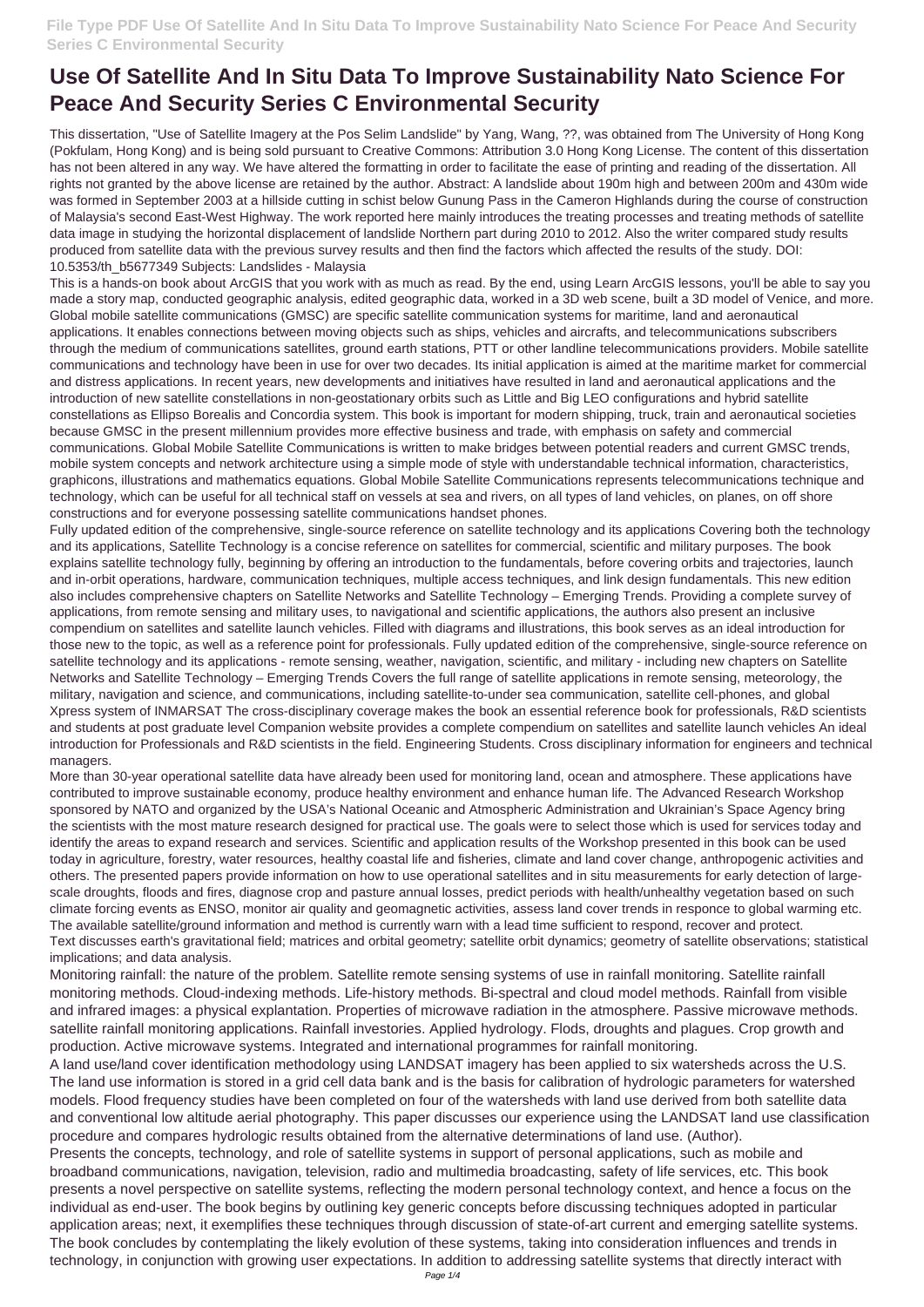## **File Type PDF Use Of Satellite And In Situ Data To Improve Sustainability Nato Science For Peace And Security Series C Environmental Security**

personal devices, the book additionally considers those indirect applications where there is an increasing interest by individuals notably, in remote sensing. As such, the book uniquely encompasses the entire gamut of satellite-enabled personal / end-user applications. Key Features: Broad scope - views satellite systems generically with regards to their applicability across a wide range of personal application areas Strong foundation in underlying concepts State-of-the-art system examples Review of trends in relevant areas of satellite technology Revision questions at the end of each chapter The book is suited to individuals, engineers, scientists, service providers, system operators, application developers and managers interested or involved in the use of satellite technology for personal applications. It should also hold interest for use in research institutes interested in promoting interdisciplinary cross-fertilization of ideas, as well as by financiers, policy makers, and strategists interested in gaining a better understanding of this technology.

This book explains the basic principles of satellite navigation technology with the bare minimum of mathematics and without complex equations. It helps you to conceptualize the underlying theory from first principles, building up your knowledge gradually using practical demonstrations and worked examples. A full range of MATLAB simulations is used to visualize concepts and solve problems, allowing you to see what happens to signals and systems with different configurations. Implementation and applications are discussed, along with some special topics such as Kalman Filter and Ionosphere. With this book you will learn: How a satellite navigation system works How to improve your efficiency when working with a satellite navigation system How to use MATLAB for simulation, helping to visualize concepts Various possible implementation approaches for the technologyThe most significant applications of satellite navigation systems Teaches the fundamentals of satellite navigation systems, using MATLAB as a visualization and problem solving tool Worked out numerical problems are provided to aid practical understanding On-line support provides MATLAB scripts for simulation exercises and MATLAB based solutions, standard algorithms, and PowerPoint slides An examination of environmental satellite data sharing policies, offering a model of data-sharing policy development, case and practical recommendations for increasing global data sharing. Key to understanding and addressing climate change is continuous and precise monitoring of environmental conditions. Satellites play an important role in collecting climate data, offering comprehensive global coverage that can't be matched by in situ observation. And yet, as Mariel Borowitz shows in this book, much satellite data is not freely available but restricted; this remains true despite the data-sharing advocacy of international organizations and a global open data movement. Borowitz examines policies governing the sharing of environmental satellite data, offering a model of data-sharing policy development and applying it in case studies from the United States, Europe, and Japan—countries responsible for nearly half of the unclassified government Earth observation satellites. Borowitz develops a model that centers on the government agency as the primary actor while taking into account the roles of such outside actors as other government officials and non-governmental actors, as well as the economic, security, and normative attributes of the data itself. The case studies include the U.S. National Aeronautics and Space Administration (NASA) and the U.S. National Oceanographic and Atmospheric Association (NOAA), and the United States Geological Survey (USGS); the European Space Agency (ESA) and the European Organization for the Exploitation of Meteorological Satellites (EUMETSAT); and the Japanese Aerospace Exploration Agency (JAXA) and the Japanese Meteorological Agency (JMA). Finally, she considers the policy implications of her findings for the future and provides recommendations on how to increase global sharing of satellite data. A comprehensive, single-source reference on satellite technology and its applications, Satellite Technology: Principles and Applications, Second Editionincludes the latest developments on the topic. Covering the features and facilities of satellites and satellite launch vehicles, with an emphasis on the fundamental principles and concepts, the authors provide readers with a

complete understanding of the technology. This book explains the past, present and future satellite missions, as well as noncommunication related applications. Coverage ranges from remote sensing and navigational uses to meteorological and military areas. This second edition contains an additional chapter on earth station design and gives extensive focus to space based weapon systems, satellite interference and future trends in satellite technology. Extra information has also been provided on all of the first edition's topics to enhance the existing coverage. Fully updated new edition with latest technological developments Covers the full range of important applications such remote sensing, weather forecasting, navigational, scientific and military applications Amply illustrated with figures and photographs, this book also contains problems with solutions, which is of benefit students at undergraduate and graduate levels An indispensible book for professionals and students in the field of satellite technology Companion website provides a complete and updated compendium on satellites and satellite launch vehicles A preliminary report on a method to estimate cloud ice and water content from archived satellite data is presented. The ultimate purpose is the identification and mapping of clouds with excessive mass to produce a climatology for the SAMSO ABRES program. The only suitable archive of satellite data consists of visible and infrared (IR) window measurements taken by scanning radiometers on board NOAA satellites. Starting in 1973, these measurements have been archived digitally each day in 2048 X 2048 arrays covering each hemisphere. In this report, the visible and IR window measurements are related to cloud mass by simultaneous observation of clouds from satellites and aircraft in 11 cases taken in 1974. Additional cases (including 24 in 1975) will be included in subsequent reports. The satellite data and archive are

described. Results of the 1974 cases are given in the form of a simple scattergram relating cloud mass integrated through all altitudes to the joint measurements of IR temperature and visible luminance of the cloud. A preliminary application of the scattergram to a cyclonic storm on 23 and 24 July 1973 is made to identify areas of high cloud mass. (Author).

The result of a workshop bringing together an international advisory board of experts in science, satellite technologies, industry innovations, and public policy, this book addresses the current and future roles of satellite Earth observations in solving large-scale environmental problems. The book showcases the results of engaging distinct communities to enhance our ability to identify emerging problems and to administer international regimes created to solve them. It also reviews the work of the Policy and Earth Observation Innovation Cycle (PEOIC) project, an effort aimed at assessing the impact of satellite observations on environmental policy and to propose a mission going forward that would launch an "innovation cycle". The achievements of such a mission would feed back to innovations in next-generation observation technology, thus contributing to global policy demand for policy-relevant information. This book is open access under a CC BY license.

Recently, growing interest in the use of remote sensing imagery has appeared to provide synoptic maps of water quality parameters in coastal and inner water ecosystems;, monitoring of complex land ecosystems for biodiversity conservation; precision agriculture for the management of soils, crops, and pests; urban planning; disaster monitoring, etc. However, for these maps to achieve their full potential, it is important to engage in periodic monitoring and analysis of multi-temporal changes. In this context, very high resolution (VHR) satellite-based optical, infrared, and radar imaging instruments provide reliable information to implement spatially-based conservation actions. Moreover, they enable observations of parameters of our environment at greater broader spatial and finer temporal scales than those allowed through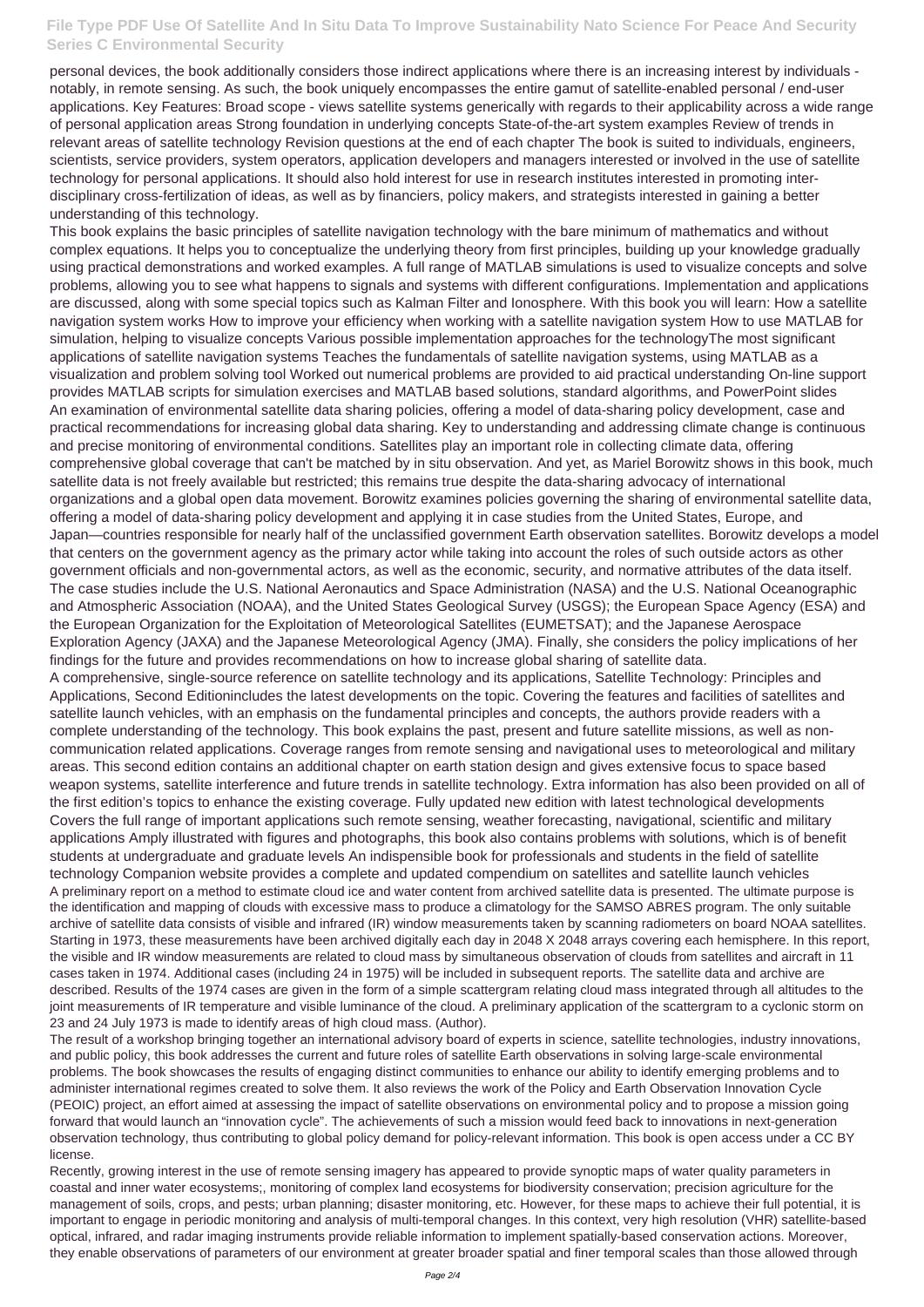## **File Type PDF Use Of Satellite And In Situ Data To Improve Sustainability Nato Science For Peace And Security Series C Environmental Security**

field observation alone. In this sense, recent very high resolution satellite technologies and image processing algorithms present the opportunity to develop quantitative techniques that have the potential to improve upon traditional techniques in terms of cost, mapping fidelity, and objectivity. Typical applications include multi-temporal classification, recognition and tracking of specific patterns, multisensor data fusion, analysis of land/marine ecosystem processes and environment monitoring, etc. This book aims to collect new developments, methodologies, and applications of very high resolution satellite data for remote sensing. The works selected provide to the research community the most recent advances on all aspects of VHR satellite remote sensing.

This book offers a survey of the contribution of satellite data to the study of the ocean, focusing on the special insights that only satellite data can bring to oceanography. Topics range from ocean waves to ocean biology, spanning scales from basins to estuaries. Some chapters cover applications to pure research while others show how satellite data can be used operationally for tasks such as pollution monitoring or oil-spill detection.

A quasi-objective method for deriving 500-mb geopotential heights with the aid of satellite cloud observations is presented. The method uses satellite-observed cloud patterns in conjunction with a forecast 500-mb height field which is separated into additive short- and long-wave component fields. Empirical relationships between the cloud patterns and the short-wave component field are used to modify the pattern of the latter, and regression equations are used to specify extrema values. The 500-mb heights are retrieved by the direct addition of the modified short-wavelength field to the long-wavelength field. Procedures for using this method operationally are presented, and results of realtime modifications can contribute to significant improvements in the analysis.

Los autores plasman en este libro su experiencia de más de diez años en el seguimiento de rapaces por satélite, para ofrecer al lector desde como capturar las rapaces y equiparlas con un emisor satelital, hasta detallar los diversos objetivos que se pueden conseguir mediante esta técnica. Mediante ejemplos se especifica como realizar estudios sobre comportamiento, selección de hábitat, dispersión juvenil, rutas, efectos de las condiciones atmosféricas y fenología de la migración, aplicaciones en estudios de impacto ambiental y conservación. Este libro está ilustrado con profusión de mapas, fotos y tablas.

The use of satellite data for the surveillance and monitoring of oil spills is examined. The sensors aboard the Landstat and NOAA series (TIROS-N and GOES) satellites are described. In addition, a review of future satellite systems is presented. The various operational parameters including areal coverage, spatial resolution and spectral response are presented and used to analyze the applicability of the satellites to oil spill detection. Methods for the acquisition and use of these satellite data in a spill emergency are detailed. It is concluded that current satellite systems are not configured to provide operational oil spill monitoring. Orbits, sensor parameters and coincidence of timing with cloud conditions are such that the probability of successfully imaging an oil spill at Canadian latitudes is low. If the parameters are such that spill detection is feasible, it may be possible to generate near-real time information. It is recommended that tests, both over real and experimental spills, be conducted to provide information and experience on the use of satellite data for oil spill detection.

Remote sensing is the acquisition of information of an object or phenomenon, by the use of either recording or real-time sensing device(s), that is not in physical or intimate contact with the object (such as by way of aircraft, spacecraft, satellite, buoy, or ship). In practice, remote sensing is the stand-off collection through the use of a variety of devices for gathering information on a given object or area. Human existence is dependent on our ability to understand, utilize, manage and maintain the environment we live in - Geoscience is the science that seeks to achieve these goals. This book is a collection of contributions from world-class scientists, engineers and educators engaged in the fields of geoscience and remote sensing.

Worldwide growth of space communications has caused a rapid increase in the number of satellites operating in geostationary orbits, causing overcrowded orbits. This practical resource is designed to help professionals overcome this problem. This timely book provides a solid understanding of the use of radio interferometers for tracking and monitoring satellites in overcrowded environments. Practitioners learn the fundamentals of radio interferometer hardware, including antennas, receiving equipment, signal processing and phase detection, and measurement accuracies. This in-depth volume describes the nature of the targets to be tracked by the interferometer, helping to clarify the movement of target satellites and what specific information has to be caught by the interferometer. Additionally, engineers find details on applications to practical cases of satellite tracking, covering different types of interferometers, recent technical developments, orbital monitoring and safety control.

Learn basic Python programming to create functional and effective visualizations from earth observation satellite data sets Thousands of satellite datasets are freely available online, but scientists need the right tools to efficiently analyze data and share results. Python has easy-to-learn syntax and thousands of libraries to perform common Earth science programming tasks. Earth Observation Using Python: A Practical Programming Guide presents an example-driven collection of basic methods, applications, and visualizations to process satellite data sets for Earth science research. Gain Python fluency using real data and case studies Read and write common scientific data formats, like netCDF, HDF, and GRIB2 Create 3-dimensional maps of dust, fire, vegetation indices and more Learn to adjust satellite imagery resolution, apply quality control, and handle big files Develop useful workflows and learn to share code using version control Acquire skills using online interactive code available for all examples in the book The American Geophysical Union promotes discovery in Earth and space science for the benefit of humanity. Its publications

disseminate scientific knowledge and provide resources for researchers, students, and professionals. Find out more about this book from this Q&A with the Author

Climate and other environmental changes are drawing unprecedented concern and attention from national governments, international organizations and local communities. Global warming has left noticeable impacts on the environment and the ecosystems it supports (including humans), and has important implications for sustainable economic and social development in the future. Satellite observations of climate and environmental change have become an increasingly important tool in recent years in helping to shape the response of international communities to this critical global challenge. The book presents the latest advances in satellite-based remote sensing of the Earth's environment - ranging from applications in climate and atmospheric science to hydrology, oceanography, hydrology, geomorphology, ecology and fire studies. Introductory chapters also cover key technical aspects such as instrumentation, calibration, data analysis, and GIS tools for decision-making. Fundamentals of Satellite Remote Sensing: An Environmental Approach, Third Edition, is a definitive guide to remote sensing systems that focuses on satellite-based remote sensing tools and methods for space-based Earth observation (EO). It presents the advantages of using remote sensing data for studying and monitoring the planet, and emphasizes concepts that make the best use of satellite data. The book begins with an introduction to the basic processes that ensure the acquisition of space-borne imagery, and provides an overview of the main satellite observation systems. It then describes visual and digital image analysis, highlights various interpretation techniques, and outlines their applications to science and management. The latter part of the book